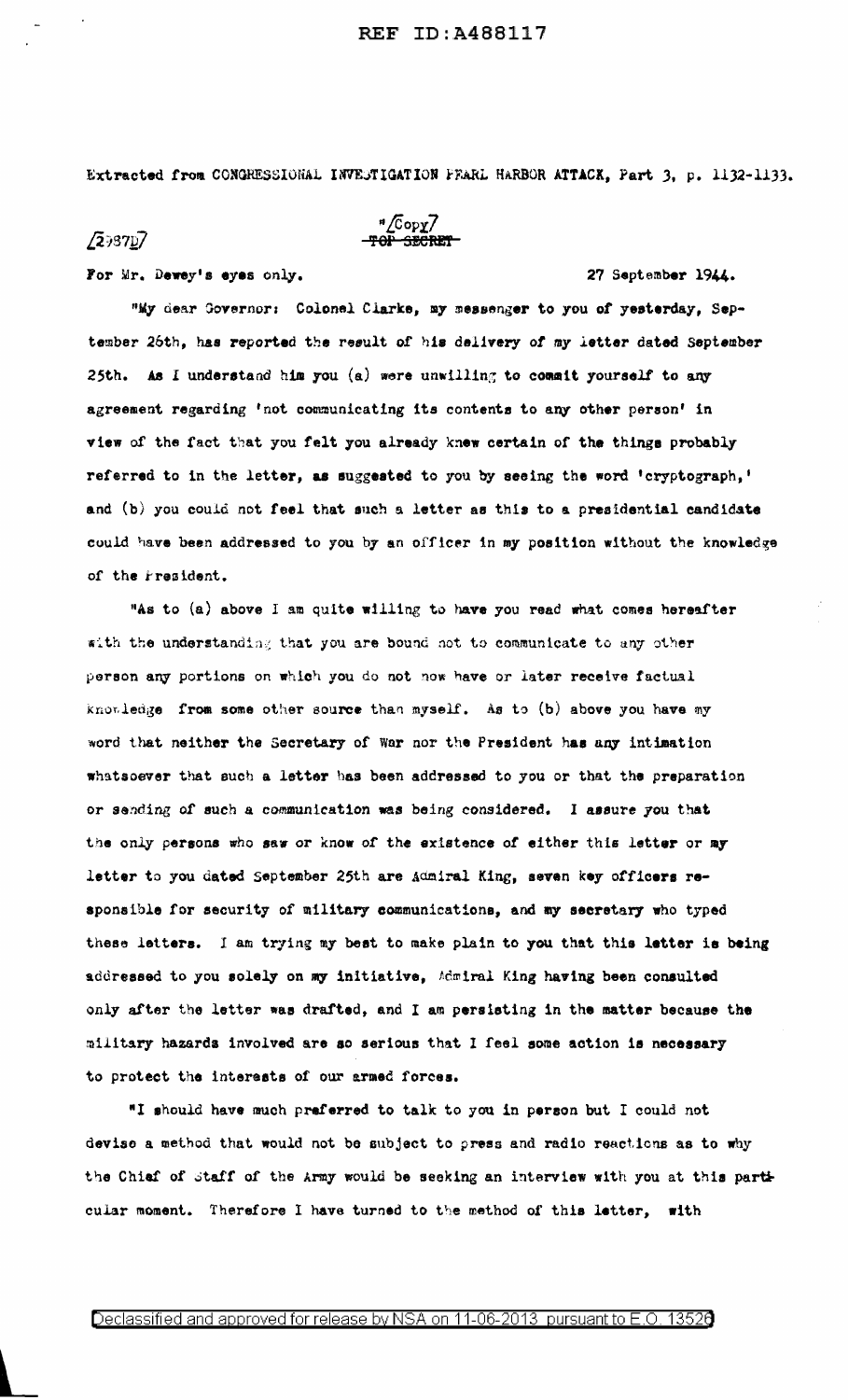## COPY

which Admiral King concurs, to be delivered by hand to you by Colonel Clarke, who, incidentally, has charge of the most secret documents of the War and Navy Departments.

"In brief, the military dilemma is this:

"The most vital evidence in the Fearl Harbor matter consists of our intercepts of the Japanese diplomatic communications. Over a period of years our cryptograph people analyzed the character of the machine the Japanese were using for encoding their diplomatic messages. Based on this a corresponding machine was built by us which deciphers their measages. Therefore, we possessed a wealth of information regarding their moves in the Pacific, which in turned was furnished the State Department--rather than as is popularly supposed, the State  $\sqrt{2}$ 987E $7$  Department providing us with the information--but which unfortunately made no reference whatever to intentions toward Hawaii until the last message before December 7th, which did not reach our hands until the following day, December Sth.

"Now the point to the present dilemma is that we have gone ahead with this business of deciphering their codes until we possess other codes, German as well as Japanese, but our main basis of information regarding Hitler's intentions in Europe is obtained from Baron Oshima's messages from Berlin reporting his interviews with Hitler and other officials to the Japanese Government. These are still in the codes involved in the pearl Harbor events.

"To explain further the critical nature of this set-up which would be wiped out almost in an instant if the least suspicion were aroused regarding it, the battle of the Coral Sea was based on deciphered messages and therefore our few ships were in the right place at the right time. Further, we were able to concentrate our limited forces to meet their naval advance on Midway when otherwise we almost certainly would have been some 3,000 miles out of place. We had full information of the strength of their forces in that advance and also of the smaller force directed against the Aleutians which finally landed troops on Attu and Kiska.

"Operations in the Pacific are largely guided by the information we obtain of Japanese deployments. We know their strength in various garrisons, the rations

 $\boldsymbol{z}$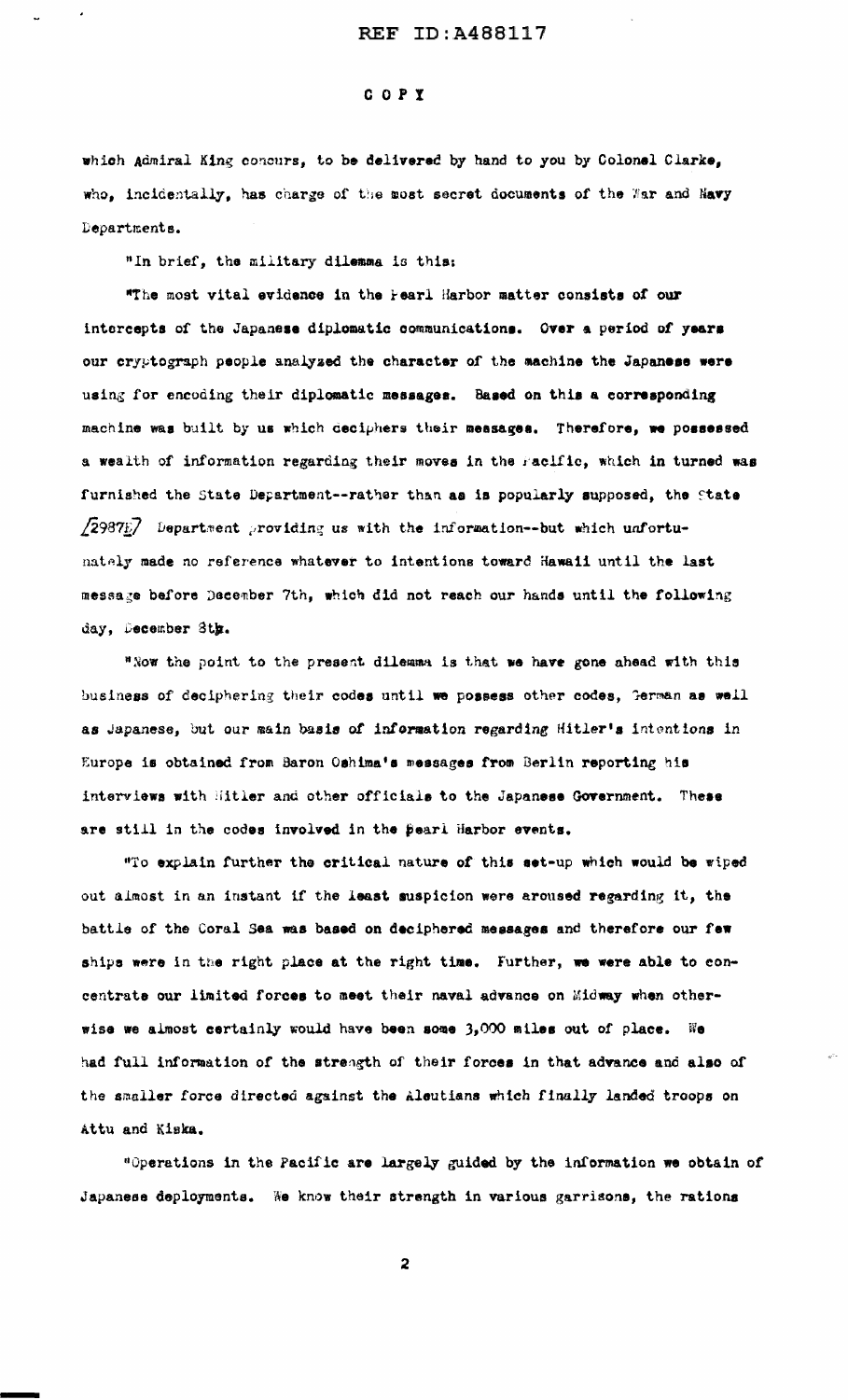## $COIY$

and other stores continuing available to them, and what is of vast importance we check their fleet movements and the movements of their convoys. The heavy losses reported from time to time which they sustain by reason of our submarine action, largely result from the fact that we know the sailing dates and routes of their convoys and can notify our submarines to lie in wait at the proper points.

"The current raids by Admiral Halsey's carrier forces on Japanese shipping in Manila Bay and elsewhere were largely based in timing on the known movements of Japanese convoys, two of which were caught, as anticipated, in his destructive attacks.

"You will understand from the foregoing the utterly tragic consequences if the present political debates regarding fearl "arbor disclose to the enemy, Garman or Jap, any suspicion of the vital sources of information we possess.

"The Soberts' report on pearl Serbor had to have withdrawn from it all reference to this highly secret matter, therefore in portions it necessarily appeared incomplete. The same reason which dictated that course is even sore important today because our sources have been greatly elaborated.

" $\sqrt{2}$ 9371) as another example of the delicacy of the situation, some of Donovan's people (the 033) without telling us, instituted a secret search of the Japanese Embassy offices in Portugal. As a result the entire military attache Japanese code all over the world was changed, and though this occurred over a year ago, we have not yet been able to break the new code and have thus lost this invaluable source of information, particularly regarding the European situation.

"A further most serious embarrassment is the fact that the British government is involved concerning its most secret sources of information, regarding which only the Prime Minister, the Chiefs of Staff and a very limited number of other officials have knowledge.

"A recent speech in Congress by Representative Harness would clearly suggest to the Japanese that we have been reading their codes, though Mr. Harness and the American public would probably not draw any such conclusion.

"The conduct of General Eisenhower's campaign and of all operations in the facific are closely related in conception and timing to the information we secretly obtain through these intercepted codes. They contribute greatly to the

 $\mathbf{3}$